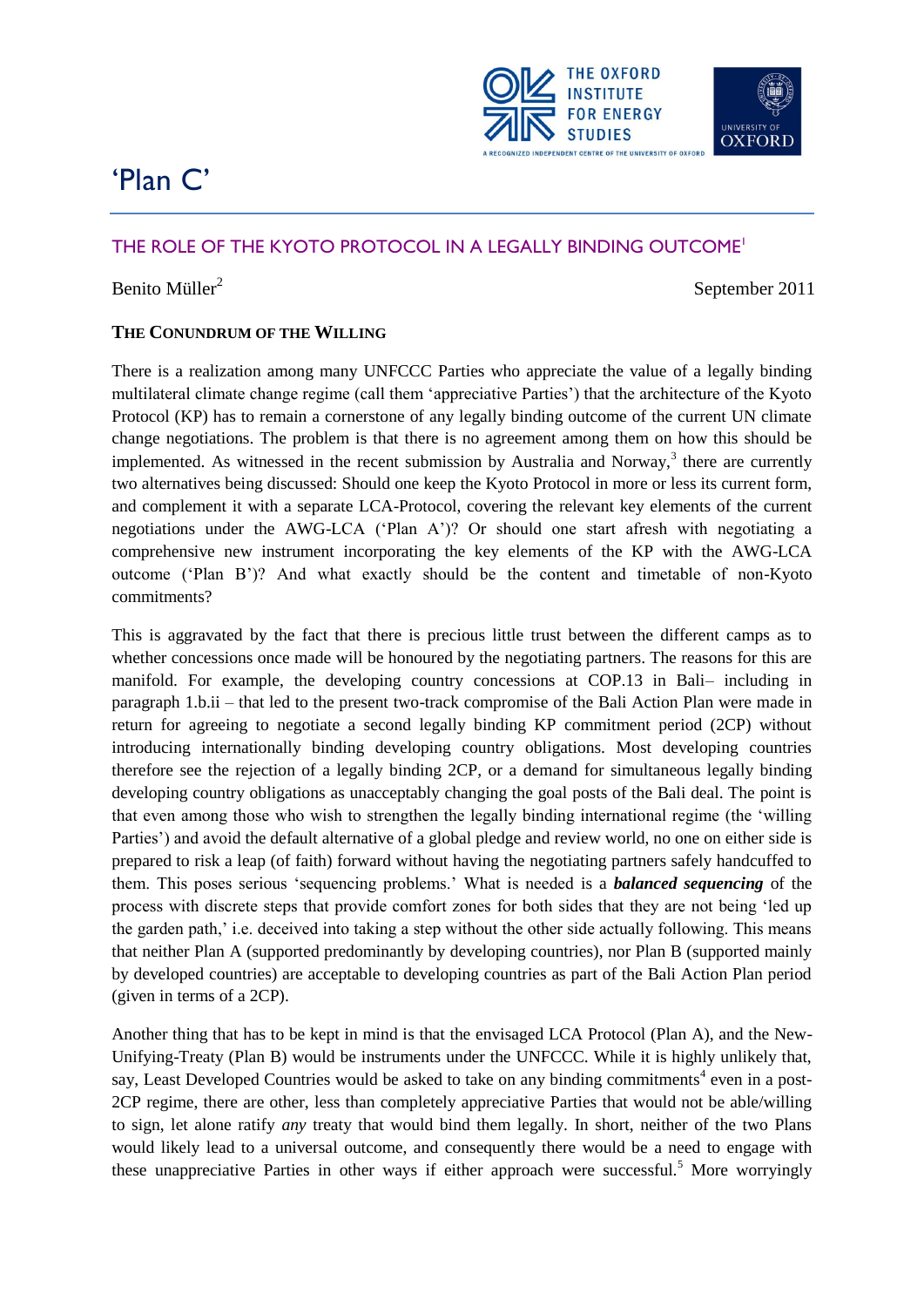however is the scenario that because of the failure to appreciate legally binding outcomes by some, a successful legally binding outcome under the Convention might actually not be possible in the first place.

There are other reasons which might jeopardize a successful outcome under either approach to do with the mentioned trust deficit, even if all Parties to the Convention were appreciative. Take the Plan A two-protocols approach. Even if it were possible to have simultaneous decisions of the COP adopting the envisaged LCA Protocol, and the CMP with regards to a third commitment period of the Kyoto Protocol, there is no way of guaranteeing that countries would always choose to ratify either both or none, which would leave open the possibility of one of them entering into force without the other.<sup>6</sup>

The beauty of Plan B (new-single-treaty) is that it does not permit such "ratification cherry picking". Yet it has other trust deficit problems. Thus many willing and appreciative developing countries are asking themselves, on the one hand, how they could be sure that a completely new deal would actually contain the desired key elements of the Kyoto Protocol and, on the other, whether the binding obligations they would be taking on would still sufficiently reflect the CBDR? These are probably the key reasons why so many of them are opting for Plan A. They are genuine fears which need to be taken seriously, particularly in light of the perceived attempts at shifting the goal posts of the Bali Action Plan.

Fortunately, there is third way ("Plan C") for appreciative and willing Parties from both the developed and developing world to reach the desired enhanced legally binding regime, namely the unification through enhancements of an existing legally binding framework: the Kyoto Protocol. After all, if one is genuinely keen to keep the key elements of the KP, why go through the trouble of starting from scratch? Why not keep the KP in an enhanced and improved form (if need be under a different name)? The idea here is simply to amend the KP sufficiently for willing Annex B Parties to agree to both a second and third commitment period, and to introduce an Annex  $C -$  with suitable additional structural amendments based on the work that has been carried out under the AWC-LCA − to contain binding obligations for willing developing countries of a type that sufficiently reflects the CBDR for them to sign on, e.g. in the format of (supported)  $NAMAs$ <sup>7</sup>. In short, the idea of Plan C is to shift the focus of negotiations for all appreciative and willing Parties away from the AWG-LCA of the COP to the AWG-KP of the CMP!

## **PLAN C'S BALANCED SEQUENCING**

#### **December 2011**

*CMP.7* In addition to an agreement on negotiating a 3CP with legally binding obligations for willing developed (Annex B) and developing (Annex C) countries, Plan C requires −for reasons mentioned above− an agreement on a 2CP with an amended Annex B. There is no need for a new mandate to negotiate the latter, as this is already meant to be the task of the AWG-KP, but it does require a new mandate to negotiate the envisaged 3CP. As a first step in the required balanced sequencing, the willing Parties therefore decide at CMP.7 to

- (i) step up the hitherto lacklustre negotiations under the AWG-KP in order to produce by CMP.8 the necessary *KP amendments for a 2CP*, and
- (ii) start negotiations on *a mandate for a 3CP* as envisaged under Plan C to be completed by CMP.8.